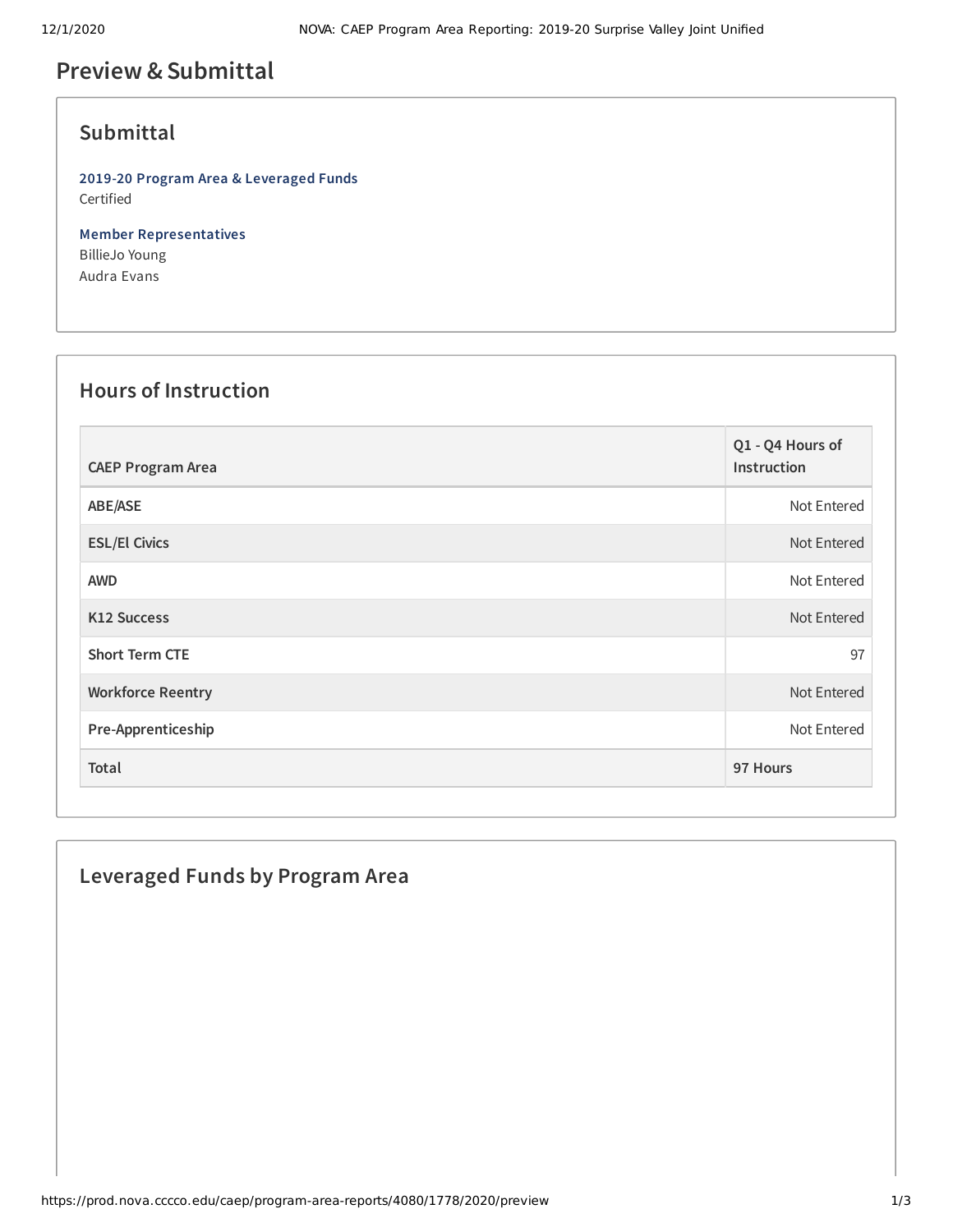12/1/2020 NOVA: CAEP Program Area Reporting: 2019-20 Surprise Valley Joint Unified

| Fund                                         | <b>ABE/ASE</b>        | ESL/El<br><b>Civics</b> | <b>AWD</b>     | K12<br><b>Success</b> | <b>Short</b><br><b>Term CTE</b> | Workforce<br>Reentry | Pre-<br>Apprenticeship | <b>Totals</b> |
|----------------------------------------------|-----------------------|-------------------------|----------------|-----------------------|---------------------------------|----------------------|------------------------|---------------|
| California Adult<br><b>Education Program</b> | <b>Not</b><br>Entered | Not<br>Entered          | Not<br>Entered | Not<br>Entered        | \$9,205                         | Not Entered          | Not Entered            | \$9,205       |
| <b>CalWORKs</b>                              | <b>Not</b><br>Entered | Not<br>Entered          | Not<br>Entered | Not<br>Entered        | <b>Not</b><br>Entered           | Not Entered          | Not Entered            | \$0           |
| <b>NonCredit</b>                             | Not<br>Entered        | Not<br>Entered          | Not<br>Entered | Not<br>Entered        | \$0                             | Not Entered          | Not Entered            | \$0           |
| <b>Perkins</b>                               | Not<br>Entered        | Not<br>Entered          | Not<br>Entered | Not<br>Entered        | <b>Not</b><br>Entered           | Not Entered          | Not Entered            | \$0           |
| <b>LCFF</b>                                  | Not<br>Entered        | Not<br>Entered          | Not<br>Entered | Not<br>Entered        | Not<br>Entered                  | Not Entered          | Not Entered            | \$0           |
| Fees                                         | Not<br>Entered        | Not<br>Entered          | Not<br>Entered | Not<br>Entered        | Not<br>Entered                  | Not Entered          | Not Entered            | \$0           |
| K12 Adult Ed Jail<br><b>Funds</b>            | <b>Not</b><br>Entered | Not<br>Entered          | Not<br>Entered | Not<br>Entered        | <b>Not</b><br>Entered           | Not Entered          | Not Entered            | \$0           |
| <b>WIOA II</b>                               | Not<br>Entered        | Not<br>Entered          | Not<br>Entered | Not<br>Entered        | Not<br>Entered                  | Not Entered          | Not Entered            | \$0           |
| <b>Contracted Services</b>                   | Not<br>Entered        | Not<br>Entered          | Not<br>Entered | Not<br>Entered        | Not<br>Entered                  | Not Entered          | Not Entered            | \$0           |
| <b>Totals</b>                                | \$0                   | \$0                     | \$0            | \$0                   | \$9,205                         | \$0                  | \$0                    | \$9,205       |

#### **Certification**

**25 Lassen-Modoc Adult Education Consortium - Primary Contact**

**Terry Bartley** Lassen College Comptroller [tbartley@lassencollege.edu](mailto:tbartley@lassencollege.edu)

**Carol Growdon** [cgrowdon@lassencollege.edu](mailto:cgrowdon@lassencollege.edu)

Approved by Carol Growdon

**12/01/2020 02:56 PM PST**